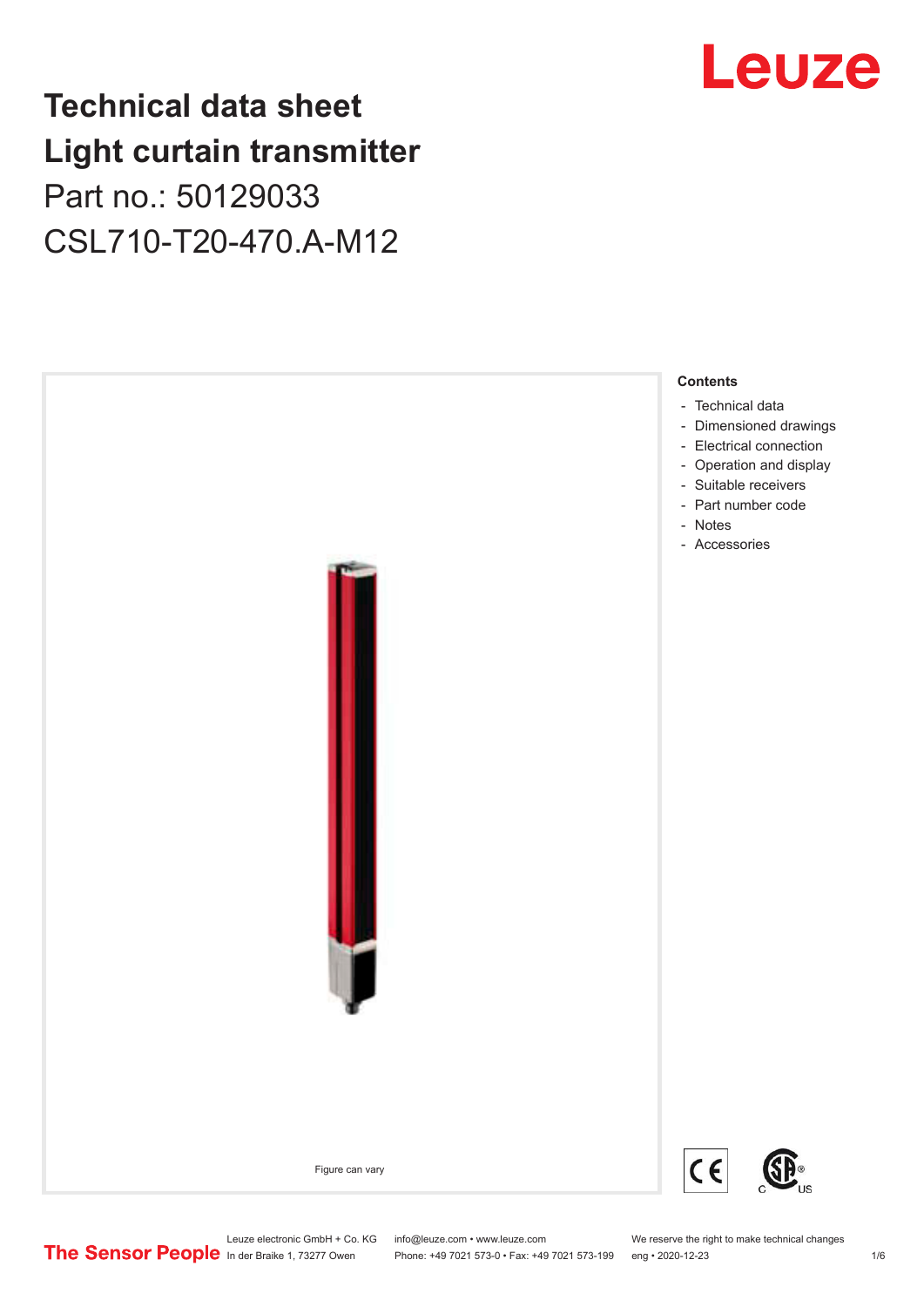## <span id="page-1-0"></span>**Technical data**

# **Leuze**

#### **Basic data**

| <b>Series</b>                   | 710                                                                                                        |  |  |
|---------------------------------|------------------------------------------------------------------------------------------------------------|--|--|
| <b>Operating principle</b>      | Throughbeam principle                                                                                      |  |  |
| Device type                     | Transmitter                                                                                                |  |  |
| <b>Contains</b>                 | 2x BT-NC sliding block                                                                                     |  |  |
| <b>Application</b>              | Precise object detection                                                                                   |  |  |
| <b>Special version</b>          |                                                                                                            |  |  |
| <b>Special version</b>          | Crossed-beam scanning                                                                                      |  |  |
|                                 | Diagonal-beam scanning                                                                                     |  |  |
|                                 | Parallel-beam scanning                                                                                     |  |  |
| <b>Optical data</b>             |                                                                                                            |  |  |
| <b>Operating range</b>          | Guaranteed operating range                                                                                 |  |  |
| <b>Operating range</b>          | 0.37m                                                                                                      |  |  |
| <b>Operating range limit</b>    | Typical operating range                                                                                    |  |  |
| <b>Operating range limit</b>    | 0.29m                                                                                                      |  |  |
| <b>Measurement field length</b> | 470 mm                                                                                                     |  |  |
| <b>Number of beams</b>          | 24 Piece(s)                                                                                                |  |  |
| Beam spacing                    | 20 mm                                                                                                      |  |  |
| <b>Light source</b>             | LED. Infrared                                                                                              |  |  |
| <b>LED light wavelength</b>     | 940 nm                                                                                                     |  |  |
| <b>Measurement data</b>         |                                                                                                            |  |  |
| Minimum object diameter         | 30 mm                                                                                                      |  |  |
| <b>Electrical data</b>          |                                                                                                            |  |  |
| <b>Protective circuit</b>       | Polarity reversal protection                                                                               |  |  |
|                                 | Short circuit protected                                                                                    |  |  |
|                                 | <b>Transient protection</b>                                                                                |  |  |
| Performance data                |                                                                                                            |  |  |
| Supply voltage U <sub>R</sub>   | 18  30 V, DC                                                                                               |  |  |
| <b>Residual ripple</b>          | 0  15 %, From $U_{R}$                                                                                      |  |  |
| <b>Open-circuit current</b>     | 0 165 mA, The specified values refer<br>to the entire package consisting of trans-<br>mitter and receiver. |  |  |
| <b>Timing</b>                   |                                                                                                            |  |  |
| <b>Readiness delay</b>          | 400 ms                                                                                                     |  |  |
| <b>Cycle time</b>               | $1.12$ ms                                                                                                  |  |  |
| <b>Connection</b>               |                                                                                                            |  |  |
| <b>Number of connections</b>    | 1 Piece(s)                                                                                                 |  |  |

| v, v, w, w        |                              | 1.1413                 |
|-------------------|------------------------------|------------------------|
| <b>Connection</b> |                              |                        |
|                   | <b>Number of connections</b> | 1 Piece(s)             |
|                   | Plug outlet                  | Axial                  |
|                   | <b>Connection 1</b>          |                        |
|                   | <b>Function</b>              | Connection to receiver |
|                   |                              | Sync-input             |
|                   |                              | Voltage supply         |
|                   | <b>Type of connection</b>    | Connector              |
|                   | <b>Thread size</b>           | M <sub>12</sub>        |
|                   | <b>Type</b>                  | Male                   |
|                   | <b>Material</b>              | Metal                  |
|                   | No. of pins                  | $5 - pin$              |
|                   | <b>Encoding</b>              | A-coded                |

#### **Mechanical data**

| Design                       | Cubic                        |
|------------------------------|------------------------------|
| Dimension (W x H x L)        | 29 mm x 35.4 mm x 553 mm     |
| <b>Housing material</b>      | Metal                        |
| <b>Metal housing</b>         | Aluminum                     |
| Lens cover material          | Plastic / PMMA               |
| Net weight                   | 650q                         |
| <b>Housing color</b>         | Red                          |
| <b>Type of fastening</b>     | Groove mounting              |
|                              | Via optional mounting device |
|                              |                              |
| <b>Operation and display</b> |                              |
| Type of display              | LED                          |

### **Number of LEDs** 1 Piece(s)

| <b>Environmental data</b>      |            |  |
|--------------------------------|------------|--|
| Ambient temperature, operation | $-3060 °C$ |  |
| Ambient temperature, storage   | $-4070 °C$ |  |

#### **Certifications**

| Degree of protection     | IP 65         |
|--------------------------|---------------|
| <b>Protection class</b>  | Ш             |
| <b>Certifications</b>    | c CSA US      |
| <b>Standards applied</b> | IEC 60947-5-2 |
|                          |               |

#### **Classification**

| <b>Customs tariff number</b> | 90314990 |
|------------------------------|----------|
| eCl@ss 5.1.4                 | 27270910 |
| eCl@ss 8.0                   | 27270910 |
| eCl@ss 9.0                   | 27270910 |
| eCl@ss 10.0                  | 27270910 |
| eCl@ss 11.0                  | 27270910 |
| <b>ETIM 5.0</b>              | EC002549 |
| <b>ETIM 6.0</b>              | EC002549 |
| <b>ETIM 7.0</b>              | EC002549 |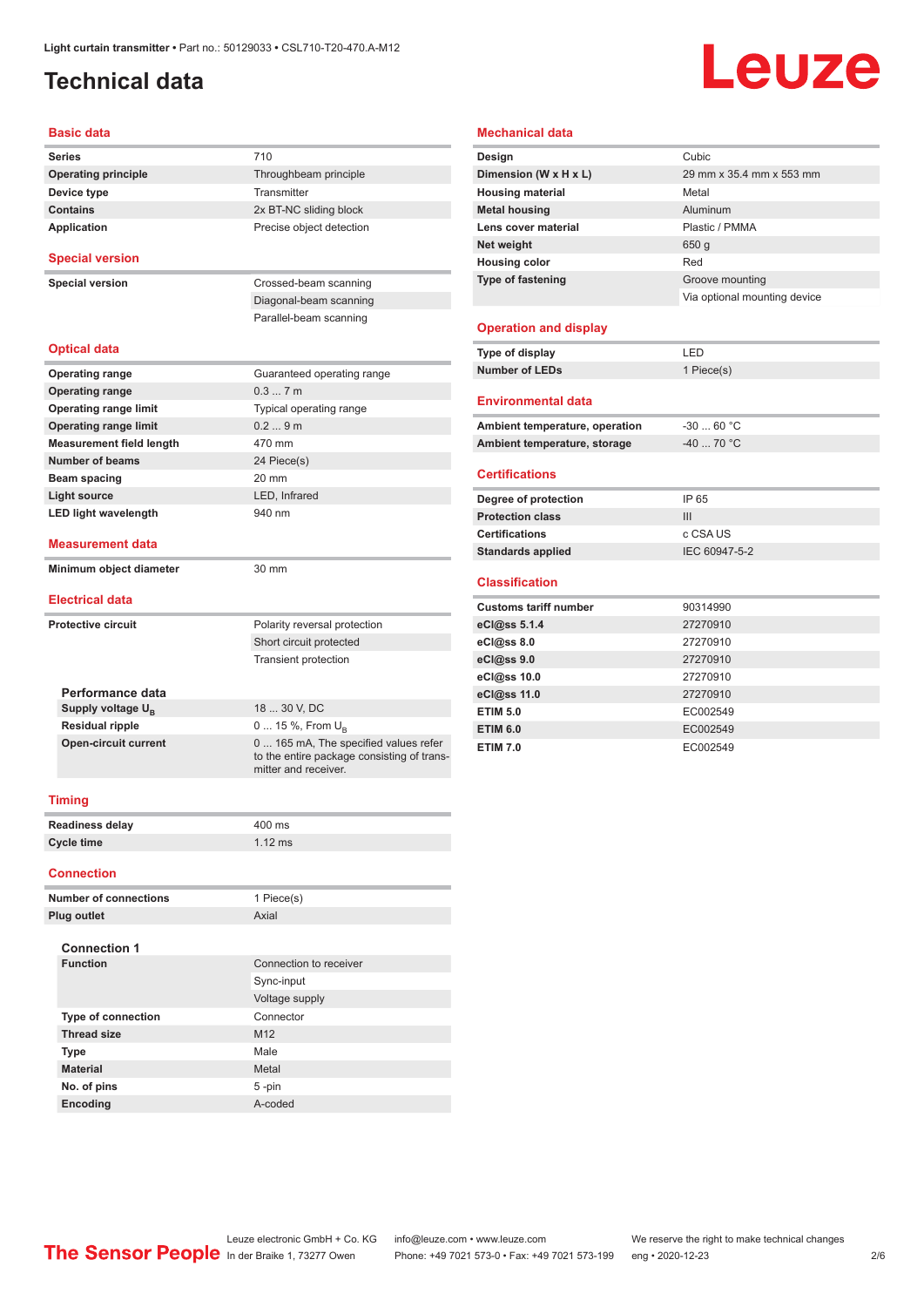## <span id="page-2-0"></span>**Dimensioned drawings**

All dimensions in millimeters



- B Measurement field length 470 mm
	-
- F M6 thread
- G Fastening groove
- L Profile length 488 mm
- T Transmitter R Receiver
- Y
- $\overline{R}$ Τ  $2\sqrt{2}$  $X<sub>2</sub>$ X1  $\overline{A}$



#### A PWR / SW IN / OUT

Leuze electronic GmbH + Co. KG info@leuze.com • www.leuze.com We reserve the right to make technical changes<br>
The Sensor People in der Braike 1, 73277 Owen Phone: +49 7021 573-0 • Fax: +49 7021 573-199 eng • 2020-12-23

Phone: +49 7021 573-0 • Fax: +49 7021 573-199 eng • 2020-12-23 3/6

## **Leuze**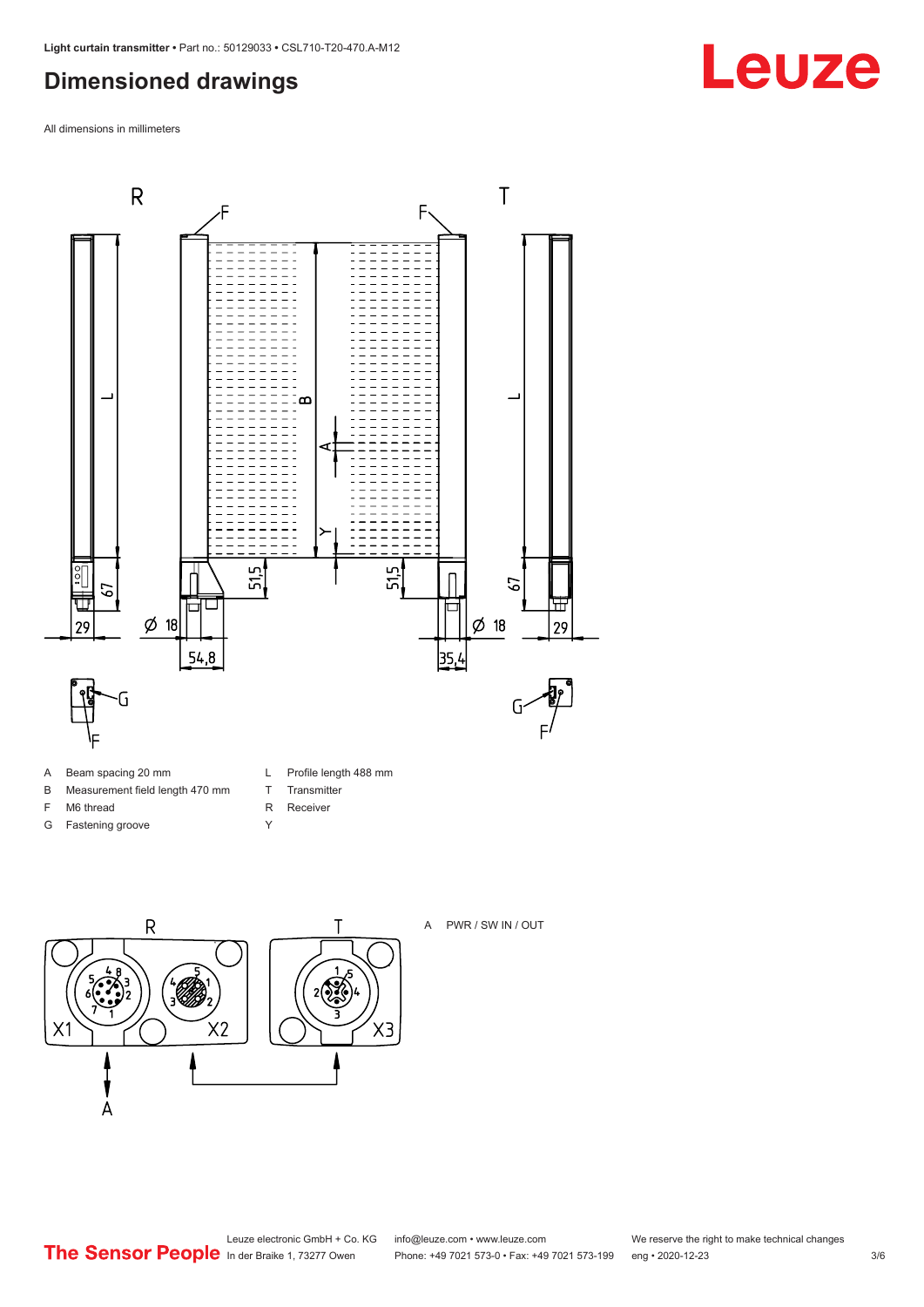## <span id="page-3-0"></span>**Electrical connection**

# Leuze

1

5

#### **Connection 1**

| <b>Function</b>           | Connection to receiver |
|---------------------------|------------------------|
|                           | Sync-input             |
|                           | Voltage supply         |
| <b>Type of connection</b> | Connector              |
| <b>Thread size</b>        | M12                    |
| <b>Type</b>               | Male                   |
| <b>Material</b>           | Metal                  |
| No. of pins               | $5$ -pin               |
| Encoding                  | A-coded                |

#### **Pin Pin assignment**

| Pin | <b>Pin assignment</b> |  |
|-----|-----------------------|--|
|     | <b>FE/SHIELD</b>      |  |
| 2   | $V^+$                 |  |
| 3   | GND                   |  |
| 4   | RS 485 Tx+            |  |
| 5   | RS 485 Tx-            |  |

## **Operation and display**

| <b>LED</b> | <b>Display</b>                               | <b>Meaning</b>                                           |
|------------|----------------------------------------------|----------------------------------------------------------|
|            | Green, continuous light                      | Continuous mode                                          |
|            | Off                                          | No communication with the receiver / waiting for trigger |
|            | green, flashing in sync with the measurement | Measurement frequency display                            |

### **Suitable receivers**

| Part no. | <b>Designation</b>         | <b>Article</b>         | <b>Description</b>                                                                                                                                                                                                                                                           |
|----------|----------------------------|------------------------|------------------------------------------------------------------------------------------------------------------------------------------------------------------------------------------------------------------------------------------------------------------------------|
| 50128950 | CSL710-R20-470.A/<br>L-M12 | Light curtain receiver | Application: Precise object detection<br>Special version: Parallel-beam scanning, Crossed-beam scanning, Diagonal-<br>beam scanning<br>Operating range: 0.3  7 m<br>Selectable inputs/outputs: 4 Piece(s)<br>Service interface: IO-Link<br>Connection: Connector, M12, 8-pin |

## **Part number code**

Part designation: **CSL710-XYY-ZZZZ.A/B-CCC**

| <b>CSL710</b> | <b>Operating principle</b><br>CSL: switching light curtain of the 710 series          |
|---------------|---------------------------------------------------------------------------------------|
| $\mathsf{x}$  | <b>Function classes</b><br>T: transmitter<br>R: receiver                              |
| YY            | Beam spacing<br>$05:5 \, \text{mm}$<br>$10:10 \, \text{mm}$<br>$20:20$ mm<br>40:40 mm |
| <b>ZZZZ</b>   | Measurement field length [mm], dependent on beam spacing<br>Value, see technical data |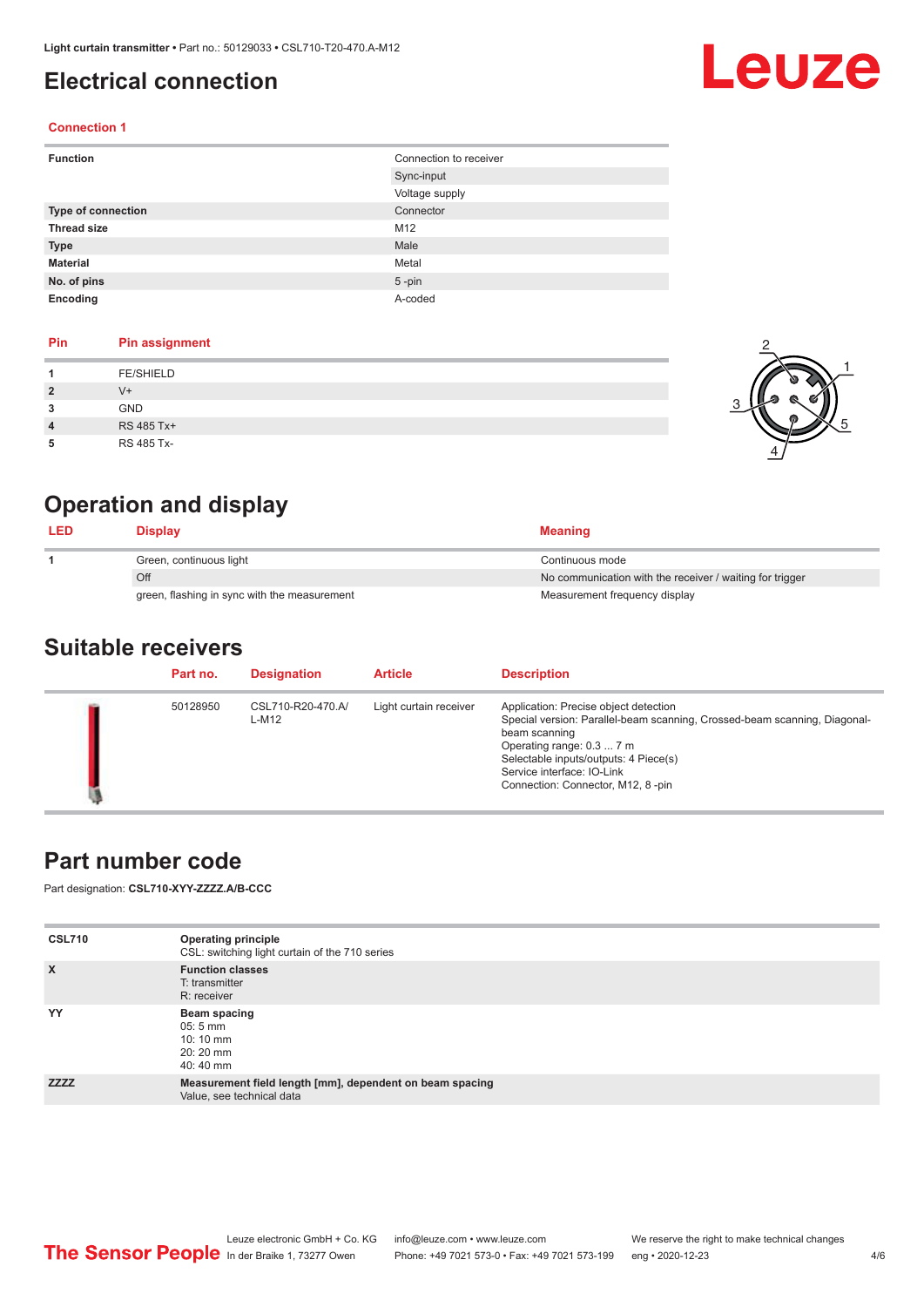## <span id="page-4-0"></span>**Part number code**



| A          | Equipment<br>A: connector outlet, axial                                                           |
|------------|---------------------------------------------------------------------------------------------------|
| B          | Interface<br>L: IO-Link                                                                           |
| <b>CCC</b> | <b>Electrical connection</b><br>M12: M12 connector                                                |
|            | <b>Note</b>                                                                                       |
|            | Vector A list with all available device types can be found on the Leuze website at www.leuze.com. |

## **Notes**

| <b>Observe intended use!</b>                                                                                                                                                                                                     |
|----------------------------------------------------------------------------------------------------------------------------------------------------------------------------------------------------------------------------------|
| $\%$ This product is not a safety sensor and is not intended as personnel protection.<br>$\&$ The product may only be put into operation by competent persons.<br>$\%$ Only use the product in accordance with its intended use. |

ª These proximity switches shall be used with UL Listed Cable assemblies rated 30V, 0.5A min, in the field installation, or equivalent (categories: CYJV/

ª For UL applications, use is only permitted in Class 2 circuits in accordance with the NEC (National Electric Code).

**For UL applications:**

CYJV7 or PVVA/PVVA7)

**Accessories**

## Connection technology - Interconnection cables

|   |        | Part no. | <b>Designation</b>                     | <b>Article</b>        | <b>Description</b>                                                                                                                                                                                                                                    |
|---|--------|----------|----------------------------------------|-----------------------|-------------------------------------------------------------------------------------------------------------------------------------------------------------------------------------------------------------------------------------------------------|
| ▩ | ⊕<br>œ | 50129781 | <b>KDS DN-M12-5A-</b><br>M12-5A-P3-050 | Interconnection cable | Suitable for interface: IO-Link, DeviceNet, CANopen<br>Connection 1: Connector, M12, Axial, Female, A-coded, 5-pin<br>Connection 2: Connector, M12, Axial, Male, A-coded, 5-pin<br>Shielded: Yes<br>Cable length: 5,000 mm<br>Sheathing material: PUR |

## Mounting technology - Swivel mounts

|    | Part no. | <b>Designation</b> | <b>Article</b>       | <b>Description</b>                                                                                                                                          |
|----|----------|--------------------|----------------------|-------------------------------------------------------------------------------------------------------------------------------------------------------------|
| Ø. | 429046   | <b>BT-2R1</b>      | Mounting bracket set | Fastening, at system: Through-hole mounting<br>Mounting bracket, at device: Clampable<br>Type of mounting device: Turning, 360°<br>Material: Metal, Plastic |